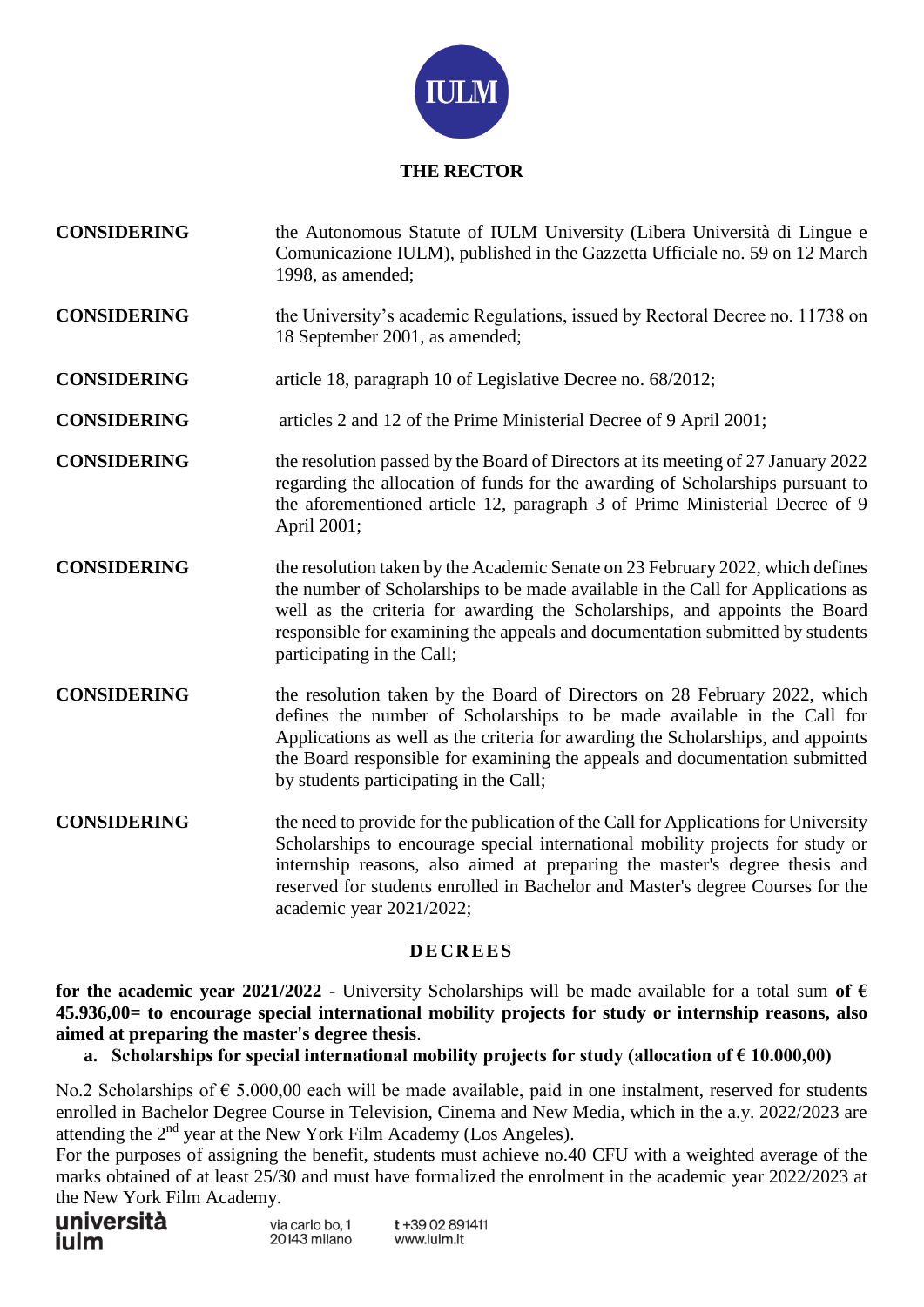

The assignment of the Scholarship also entails the exemption from paying the annual tuition fee for the academic year 2022/2023 at the IULM University (net of the Regional Tax for the right to education and stamp duties), taking into account the high costs of enrolment at the New York Film Academy.

The scholarships are compatible with the Scholarships for special projects aimed at preparing the master's degree thesis (point c.).

### **b.** Scholarships for special international mobility projects for internship (allocation of  $\epsilon$  12.000,00)

Scholarships will be made available for students enrolled in the academic year 2021/2022 in the 2nd year of all Master's Degree Courses and the 2nd and 3rd year of the Degree Courses in Arts, Entertainment, Cultural Events, and Tourism, Management and Territory, Tourism, Management and Culture, and Fashion and creative industries which present particular needs for abroad expenses and travel for the study plan curricular internship, to be carried out by March 2023.

The scholarship is awarded based on the available budget and the duration of the period abroad.

The contribution is equal to  $\epsilon$  550.00 per month for the duration of the period abroad, up to a maximum of three months. The internship program must be certified by the Career Service and Business Relations Office - Internship section - of the IULM University.

Should the financial allocation prove insufficient to cover the requests of eligible students, a ranking will be automatically published based on the number of credits and the weighted average of the marks obtained. The scholarship will be granted at the end of the mobility period duly certified by all applicants.

## **c. Scholarships for special international mobility projects for master's degree thesis (allocation of € 23.936,00)**

Scholarships reserved for students enrolled to their 2nd regular year or 1st year off-course for the academic year 2021/2022, who have particular needs for expenses and travel abroad for carrying out research aimed at preparing the master's degree thesis, to be carried out by March 2023.

The criteria adopted for awarding the scholarships, listed in order of priority, are:

- validity of the project presented: in this regard, the presentation letter of the assignee professor on the subject of the master's thesis will be carefully evaluated;
- destination and duration of the research period;
- adequacy of the details of the expenses indicated in the estimate presented: expenses attributable to accompanying third parties (interpreters included), transport costs with own or private means (taxis, rental cars and similar), purchase of books, expenses for telephony will not be taken into account.

The interested student must enclose to their application the following documentation:

- a copy of the title of the master's degree thesis approved by the competent structures;
- the master's degree thesis project indicating the period, the hosting Centre and/or Institute where the research will be completed as well as the detailed estimate of the expenses to be incurred;
- letter of introduction from the assignee professor on the subject of the master's thesis, with the detailed motivation of the usefulness of the trip for research purposes, which proves the validity of the project;
- letter of acceptance from the host organization, congruent with the project.

In case of non-approval of the Master's Degree title by the competent bodies, the application for participation in this Call will lapse.

With the same evaluation of the project presented, students in course of study and/or those with the higher marks in terms of weighted average will be favoured.

The amount of each scholarship will be defined by the Commission after evaluating the project submitted by the student together with the application for participation in the competition.



t+39 02 891411 www.julm.jt